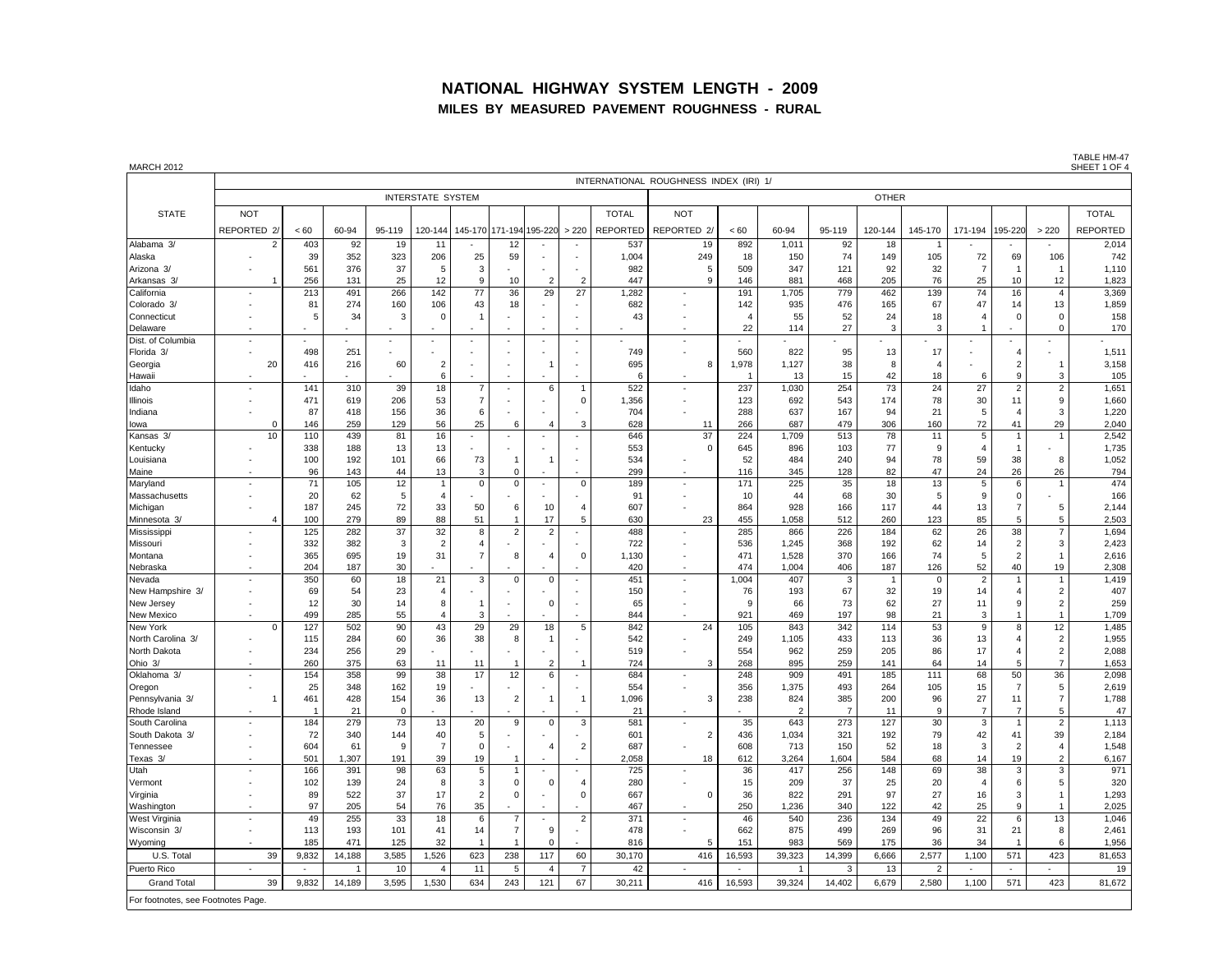# **NATIONAL HIGHWAY SYSTEM LENGTH - 2009**

## **MILES BY MEASURED PAVEMENT ROUGHNESS - RURAL**

TABLE HM-47<br>SHEET 2 OF 4

| <b>MARCH 2012</b>                  |                                        |                |              |              |           |          |                |                |                         | SHEET 2 OF 4    |  |  |  |  |  |
|------------------------------------|----------------------------------------|----------------|--------------|--------------|-----------|----------|----------------|----------------|-------------------------|-----------------|--|--|--|--|--|
|                                    | INTERNATIONAL ROUGHNESS INDEX (IRI) 1/ |                |              |              |           |          |                |                |                         |                 |  |  |  |  |  |
|                                    | TOTAL RURAL NHS                        |                |              |              |           |          |                |                |                         |                 |  |  |  |  |  |
| <b>STATE</b>                       | <b>NOT</b>                             |                |              |              |           |          |                |                |                         | <b>TOTAL</b>    |  |  |  |  |  |
|                                    | REPORTED 2/                            | < 60           | 60-94        | 95-119       | 120-144   | 145-170  | 171-194        | 195-220        | > 220                   | <b>REPORTED</b> |  |  |  |  |  |
| Alabama 3/                         | 21                                     | 1,296          | 1,102        | 111          | 29        | 1        | 13             |                |                         | 2,552           |  |  |  |  |  |
| Alaska                             | 249                                    | 57             | 501          | 397          | 355       | 130      | 131            | 69             | 106                     | 1,747           |  |  |  |  |  |
| Arizona 3/                         | 5                                      | 1,070          | 723          | 158          | 96        | 35       | $\overline{7}$ | $\mathbf{1}$   | $\mathbf{1}$            | 2,091           |  |  |  |  |  |
| Arkansas 3/                        | 11                                     | 401            | 1,013        | 493          | 217       | 86       | 35             | 12             | 13                      | 2,270           |  |  |  |  |  |
| California                         |                                        | 404            | 2,196        | 1,045        | 604       | 216      | 110            | 45             | 31                      | 4,650           |  |  |  |  |  |
| Colorado 3/                        |                                        | 223            | 1,209        | 637          | 270       | 110      | 64             | 14             | 13                      | 2,540           |  |  |  |  |  |
| Connecticut                        |                                        | 10             | 89           | 55           | 24        | 19       | 4              | 0              | 0                       | 201             |  |  |  |  |  |
| Delaware                           |                                        | 22             | 114          | 27           | 3         | 3        | 1              |                | $\Omega$                | 170             |  |  |  |  |  |
| Dist. of Columbia                  |                                        |                |              |              |           |          | $\blacksquare$ |                |                         |                 |  |  |  |  |  |
| Florida 3/                         |                                        | 1,058          | 1,072        | 95           | 13        | 17       |                | 4              |                         | 2,259           |  |  |  |  |  |
| Georgia                            | 28                                     | 2,394          | 1,343        | 98           | 10        | 4        |                | 3              | 1                       | 3,852           |  |  |  |  |  |
| Hawaii                             | $\blacksquare$                         | 1              | 13           | 15           | 48        | 18       | 6              | 9              | 3                       | 112             |  |  |  |  |  |
| Idaho                              |                                        | 378            | 1,341        | 294          | 91        | 31       | 27             | 8              | 3                       | 2,172           |  |  |  |  |  |
| Illinois                           |                                        | 594            | 1,311        | 749          | 227       | 85       | 30             | 11             | 9                       | 3,016           |  |  |  |  |  |
| Indiana                            |                                        | 375            | 1,055        | 323          | 131       | 27       | 5              | 4              | 3                       | 1,923           |  |  |  |  |  |
| lowa                               | 11                                     | 412            | 946          | 608          | 362       | 184      | 78             | 45             | 33                      | 2,668           |  |  |  |  |  |
| Kansas 3/                          | $\overline{47}$                        | 334            | 2,148        | 594          | 94        | 11       | 5              | $\mathbf{1}$   | 1                       | 3,188           |  |  |  |  |  |
| Kentucky                           | $\mathbf 0$                            | 983            | 1,084        | 117          | 90        | 9        | 4              | 1              |                         | 2,288           |  |  |  |  |  |
| Louisiana                          |                                        | 152            | 676          | 340          | 160       | 151      | 59             | 39             | 8                       | 1,586           |  |  |  |  |  |
| Maine<br>Maryland                  |                                        | 212<br>242     | 488<br>330   | 172<br>47    | 95<br>19  | 50<br>13 | 24<br>6        | 26<br>6        | 26<br>$\mathbf{1}$      | 1,093<br>663    |  |  |  |  |  |
| Massachusetts                      |                                        | 30             | 106          | 73           | 34        | 5        | 9              | 0              |                         | 258             |  |  |  |  |  |
| Michigan                           |                                        | 1,051          | 1,173        | 238          | 150       | 94       | 19             | 16             | 9                       | 2,751           |  |  |  |  |  |
| Minnesota 3/                       | 26                                     | 555            | 1,337        | 601          | 347       | 174      | 86             | 22             | 10                      | 3,132           |  |  |  |  |  |
| Mississippi                        |                                        | 410            | 1,148        | 263          | 216       | 70       | 28             | 40             | $\overline{7}$          | 2,182           |  |  |  |  |  |
| Missouri                           |                                        | 868            | 1,627        | 371          | 195       | 65       | 14             | 2              | 3                       | 3,145           |  |  |  |  |  |
| Montana                            |                                        | 835            | 2,223        | 389          | 197       | 81       | 14             | 6              | 1                       | 3,745           |  |  |  |  |  |
| Nebraska                           |                                        | 677            | 1,191        | 436          | 187       | 126      | 52             | 40             | 19                      | 2,728           |  |  |  |  |  |
| Nevada                             |                                        | 1,354          | 467          | 21           | 22        | 3        | $\overline{2}$ | $\mathbf{1}$   | $\mathbf{1}$            | 1,870           |  |  |  |  |  |
| New Hampshire 3/                   |                                        | 145            | 247          | 90           | 36        | 19       | 14             | 4              | 2                       | 557             |  |  |  |  |  |
| New Jersey                         |                                        | 21             | 96           | 87           | 70        | 28       | 11             | 9              | $\overline{2}$          | 324             |  |  |  |  |  |
| New Mexico                         |                                        | 1,419          | 753          | 251          | 102       | 24       | 3              | $\mathbf{1}$   | 1                       | 2,554           |  |  |  |  |  |
| New York                           | 25                                     | 231            | 1,345        | 432          | 157       | 82       | 38             | 26             | 16                      | 2,327           |  |  |  |  |  |
| North Carolina 3/                  |                                        | 364            | 1,389        | 493          | 149       | 75       | 21             | 4              | 2                       | 2,497           |  |  |  |  |  |
| North Dakota                       |                                        | 788            | 1,218        | 288          | 205       | 86       | 17             | 4              | $\overline{\mathbf{c}}$ | 2,607           |  |  |  |  |  |
| Ohio 3/                            | 3                                      | 528            | 1,270        | 322          | 152       | 76       | 14             | 7              | 7                       | 2,376           |  |  |  |  |  |
| Oklahoma 3/                        |                                        | 402            | 1,267        | 590          | 224       | 128      | 80             | 56             | 36                      | 2,783           |  |  |  |  |  |
| Oregon                             |                                        | 381            | 1,723        | 655          | 283       | 105      | 15             | $\overline{7}$ | 5                       | 3,173           |  |  |  |  |  |
| Pennsylvania 3/                    | 4                                      | 699            | 1,253        | 539          | 236       | 109      | 29             | 12             | $\overline{7}$          | 2,884           |  |  |  |  |  |
| Rhode Island                       | $\blacksquare$                         | 1              | 22           | 7            | 11        | 9        | $\overline{7}$ | 7              | 5                       | 69              |  |  |  |  |  |
| South Carolina                     |                                        | 219            | 921          | 346          | 140       | 50       | 13             | $\overline{c}$ | 4                       | 1,694           |  |  |  |  |  |
| South Dakota 3/                    | 2                                      | 508            | 1,375        | 465          | 233       | 84       | 42             | 41             | 39                      | 2,787           |  |  |  |  |  |
| Tennessee<br>Texas 3/              | 18                                     | 1,212<br>1,113 | 774          | 159          | 59<br>623 | 18<br>87 | 3<br>15        | 6<br>19        | 6<br>2                  | 2,236<br>8,225  |  |  |  |  |  |
| Utah                               |                                        | 202            | 4,571<br>809 | 1,795<br>353 | 211       | 74       | 40             | 3              | 3                       | 1,696           |  |  |  |  |  |
| Vermont                            |                                        | 117            | 348          | 61           | 32        | 23       | 4              | 6              | 9                       | 600             |  |  |  |  |  |
| Virginia                           | 0                                      | 125            | 1,344        | 329          | 113       | 29       | 16             | 3              | 2                       | 1,960           |  |  |  |  |  |
| Washington                         |                                        | 347            | 1,442        | 395          | 197       | 77       | 25             | 9              | 1                       | 2,492           |  |  |  |  |  |
| West Virginia                      |                                        | 95             | 795          | 269          | 152       | 56       | 29             | 6              | 15                      | 1,417           |  |  |  |  |  |
| Wisconsin 3/                       |                                        | 775            | 1,068        | 600          | 310       | 109      | 37             | 30             | 8                       | 2,937           |  |  |  |  |  |
| Wyoming                            | 5                                      | 336            | 1,455        | 695          | 207       | 37       | 36             | 1              | 6                       | 2,773           |  |  |  |  |  |
| U.S. Total                         | 455                                    | 26,425         | 53,512       | 17,985       | 8,191     | 3,202    | 1,337          | 687            | 481                     | 111,819         |  |  |  |  |  |
| Puerto Rico                        | $\blacksquare$                         | $\blacksquare$ | 3            | 13           | 17        | 13       | 5              | 4              | 7                       | 61              |  |  |  |  |  |
| <b>Grand Total</b>                 | 455                                    | 26,425         | 53,515       | 17,998       | 8,208     | 3,215    | 1,342          | 691            | 488                     | 111,880         |  |  |  |  |  |
| For footnotes, see Footnotes Page. |                                        |                |              |              |           |          |                |                |                         |                 |  |  |  |  |  |
|                                    |                                        |                |              |              |           |          |                |                |                         |                 |  |  |  |  |  |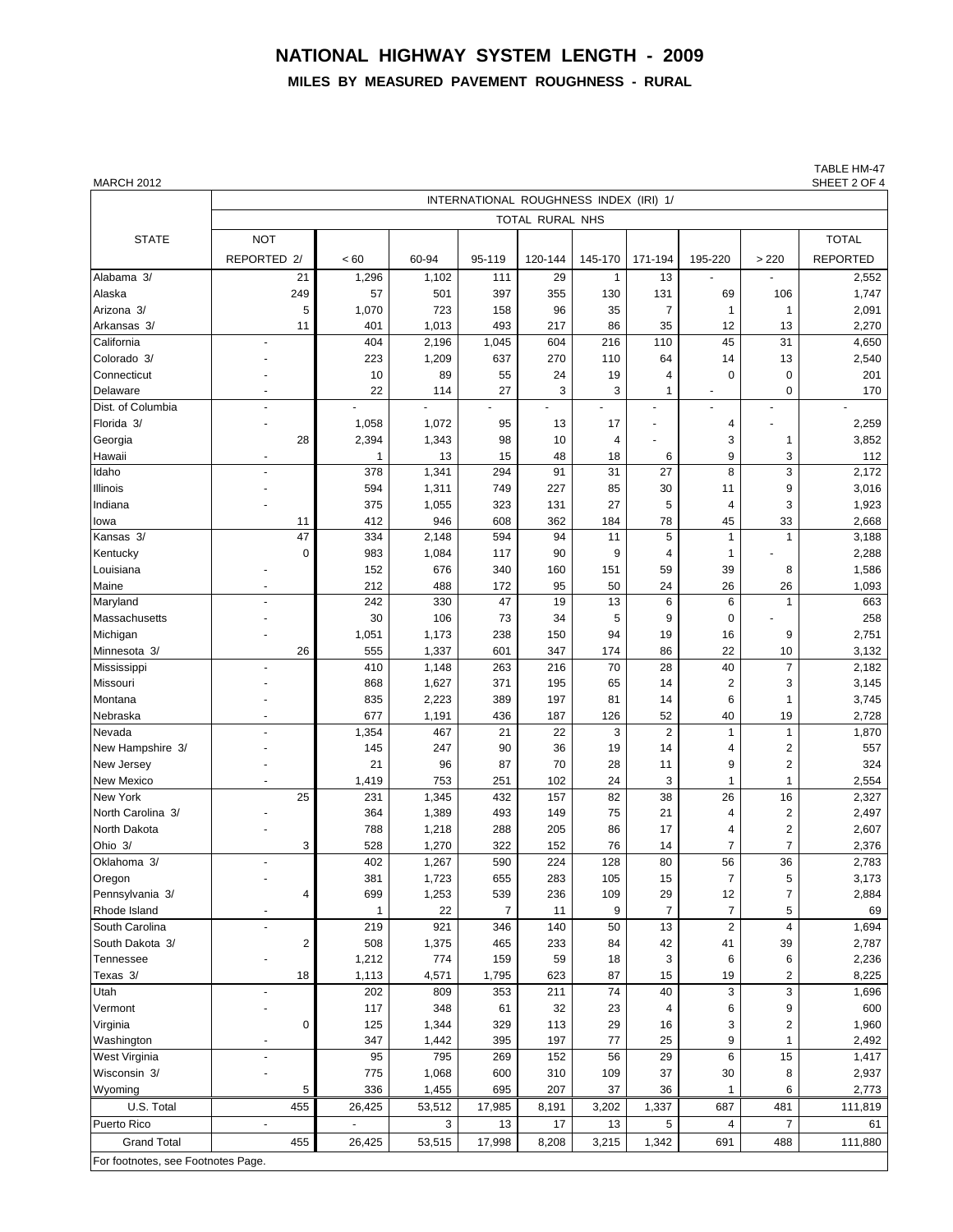### **NATIONAL HIGHWAY SYSTEM LENGTH - 2009 MILES BY MEASURED PAVEMENT ROUGHNESS - URBAN**

TABLE HM-47<br>SHEET 3 OF 4

| <b>MARCH 2012</b>                 |                          |                |                                        |                |                |                      |                       |                      |                               |                 |             |                |                |                |                |                |                |                |                      |                | SHEET 3 OF 4    |
|-----------------------------------|--------------------------|----------------|----------------------------------------|----------------|----------------|----------------------|-----------------------|----------------------|-------------------------------|-----------------|-------------|----------------|----------------|----------------|----------------|----------------|----------------|----------------|----------------------|----------------|-----------------|
|                                   |                          |                | INTERNATIONAL ROUGHNESS INDEX (IRI) 1/ |                |                |                      |                       |                      |                               |                 |             |                |                |                |                |                |                |                |                      |                |                 |
|                                   |                          | <b>OTHER</b>   |                                        |                |                |                      |                       |                      |                               |                 |             |                |                |                |                |                |                |                |                      |                |                 |
| <b>STATE</b>                      | <b>NOT</b>               |                |                                        |                |                |                      |                       |                      |                               | <b>TOTAL</b>    | <b>NOT</b>  |                |                |                |                |                |                |                |                      |                | <b>TOTAL</b>    |
|                                   | REPORTED 2/              | < 60           | 60-94                                  | 95-119         | 120-144        | 145-170              | 171-194               | 195-220              | > 220                         | <b>REPORTED</b> | REPORTED 2/ |                | < 60           | 60-94          | 95-119         | 120-144        | 145-170        | 171-194        | 195-220              | > 220          | <b>REPORTED</b> |
| Alabama 3/                        | 15                       | 185            | 110                                    | 21             | 12             | 16                   | $\boldsymbol{\Delta}$ |                      |                               | 350             |             | 37             | 314            | 317            | 47             | 18             | 8              | $\mathcal{P}$  |                      | 3              | 709             |
| Alaska                            |                          | 11             | 40                                     | 22             | 3              | -1                   | 0                     |                      | 1                             | 78              |             |                | $\overline{2}$ | 12             | 17             | 17             | 18             | $\overline{2}$ | 5                    | $\overline{2}$ | 76              |
| Arizona 3/                        |                          | 84             | 83                                     | 17             | $\overline{4}$ |                      |                       |                      |                               | 188             |             | 18             | 150            | 126            | 53             | 74             | 36             | 18             | $\overline{7}$       | 6              | 470             |
| Arkansas 3/                       |                          | 42             | 84                                     | 35             | 18             | 18                   | 5                     | $\overline{1}$       | 3                             | 206             |             | 5              | 13             | 76             | 54             | 30             | 37             | 20             | 14                   | 17             | 261             |
| California                        | $\overline{\phantom{a}}$ | 36             | 344                                    | 277            | 192            | 138                  | 69                    | 78                   | 44                            | 1,178           |             |                | 28             | 507            | 422            | 301            | 234            | 96             | 67                   | 87             | 1,741           |
| Colorado 3/                       |                          | 36             | 108                                    | 64             | 27             | 18                   | 15                    | $\overline{1}$       | $\overline{2}$                | 271             |             |                | 24             | 232            | 156            | 166            | 75             | 41             | 24                   | 36             | 754             |
| Connecticut                       |                          | 35             | 146                                    | 65             | 32             | 13                   | 6                     | 3                    | $\overline{4}$                | 303             |             |                | 18             | 123            | 135            | 85             | 44             | 21             | 16                   | 17             | 459             |
| Delaware                          |                          | $\overline{2}$ | 20                                     | 10             | 3              | 3                    | 3                     | $\overline{1}$       | $\Omega$                      | 41              |             |                | 17             | 72             | 20             | 9              | -5             | $\overline{1}$ |                      | $\overline{2}$ | 127             |
| Dist. of Columbia                 |                          |                |                                        |                | $\overline{5}$ |                      | $\overline{2}$        | $\overline{2}$       | 3                             | 13              |             |                |                |                |                | $\overline{5}$ | $\overline{2}$ | 3              | 9                    | 51             | 70              |
| Florida 3/                        | З                        | 376            | 330                                    | $\overline{7}$ | $\overline{4}$ | $\sqrt{2}$           |                       |                      |                               | 719             |             | 18             | 368            | 755            | 128            | 58             | 22             | 10             | 14                   | 10             | 1,365           |
| Georgia                           | 12                       | 332            | 133                                    | 45             | 5              |                      |                       |                      |                               | 516             |             | 21             | 449            | 531            | 80             | 24             | 15             | 5              |                      | 3              | 1,108           |
| Hawaii                            |                          |                | 12                                     | 3              | 11             | 9                    | 8                     | 3                    | $\overline{2}$                | 49              |             |                | 16             | 40             | 30             | 33             | 35             | 26             | 8<br>$\overline{1}$  | 9              | 196             |
| Idaho                             | $\overline{\phantom{a}}$ | 25             | 48                                     | 9              | $\mathbf{1}$   | $\overline{1}$       |                       | 3                    | 3                             | 90              |             |                | 9              | 38             | 25             | 11             | 9              | $\overline{1}$ |                      | 5              | 99              |
| Illinois                          |                          | 110<br>27      | 304<br>232                             | 206<br>126     | 116<br>46      | 41<br>19             | 26<br>$\overline{4}$  | 19<br>-8             | 3<br>5                        | 826<br>467      |             |                | 43<br>34       | 240<br>189     | 485<br>95      | 304<br>88      | 241<br>52      | 165<br>25      | 112                  | 305<br>21      | 1,895<br>519    |
| Indiana<br>lowa                   |                          | 26             | 64                                     | 28             | 16             | 8                    |                       | p                    | $\overline{a}$                | 152             |             | 25             | 16             | 95             | 97             | 53             | 37             | 26             | 16<br>19             | 38             | 382             |
| Kansas 3/                         | 20                       | 9              | 89                                     | 51             | 47             | $\overline{2}$       |                       |                      |                               | 198             |             | 8              | 21             | 148            | 106            | 21             | 10             | $\,$ 5 $\,$    | $\overline{2}$       | 6              | 319             |
| Kentucky                          |                          | 55             | 79                                     | 43             | 19             | 13                   | - 1                   |                      |                               | 209             |             |                | 56             | 152            | 108            | 27             | 24             | 10             | 3                    | 9              | 389             |
| Louisiana                         |                          | 21             | 113                                    | 73             | 50             | 67                   | 37                    | $\overline{4}$       | 6                             | 371             |             | $\overline{2}$ | 3              | 139            | 129            | 95             | 68             | 101            | 64                   | 77             | 676             |
| Maine                             |                          | 12             | 35                                     | 13             | 6              | $\overline{2}$       | $\Omega$              | $\Omega$             |                               | 68              |             |                | 10             | 30             | 29             | 23             | 13             | 9              | 8                    | $\overline{7}$ | 131             |
| Maryland                          |                          | 68             | 150                                    | 41             | 18             | 8                    | 9                     | 5                    | 9                             | 308             |             | $\Omega$       | 82             | 195            | 85             | 46             | 45             | 19             | 16                   | 60             | 547             |
| Massachusetts                     | 5                        | 191            | 238                                    | 34             | 8              | $\overline{4}$       | $\overline{2}$        |                      |                               | 476             |             |                | 67             | 228            | 163            | 164            | 204            | 161            | 117                  | 125            | 1,230           |
| Michigan                          |                          | 94             | 283                                    | 141            | 50             | 43                   | 11                    | $\overline{7}$       | 6                             | 635             |             | $\Omega$       | 101            | 302            | 284            | 186            | 122            | 115            | 95                   | 172            | 1,376           |
| Minnesota<br>ર                    |                          | 10             | 116                                    | 62             | 60             | 32                   |                       |                      | 3                             | 284             |             | 47             | 34             | 221            | 106            | 63             | 52             | 16             | 5                    | 6              | 503             |
| Mississipp                        | $\overline{\phantom{a}}$ | 27             | 106                                    | 37             | 27             | 9                    | 5                     | $\mathbf 0$          | $\overline{1}$                | 211             |             |                | 38             | 182            | 100            | 51             | 35             | 19             | 18                   | 16             | 459             |
| Missouri                          |                          | 100            | 277                                    | 51             | 19             | 5                    | 3                     | 3                    | 1                             | 458             |             | 5              | 96             | 399            | 172            | 82             | 30             | 20             | $\overline{7}$       | 8              | 813             |
| Montana                           |                          | 18             | 39                                     | $\overline{0}$ |                | $\overline{1}$       | $\overline{2}$        | $\overline{2}$       |                               | 62              |             |                | $\overline{4}$ | 22             | 13             | 13             | $\overline{7}$ | $\overline{2}$ | $\overline{2}$       | 3              | 67              |
| Nebraska                          |                          | $\overline{4}$ | 40                                     | 9              | 5              | $\overline{2}$       | $\overline{2}$        | $\mathbf 0$          |                               | 61              |             |                | 12             | 27             | 20             | 42             | 61             | 33             | 43                   | 39             | 276             |
| Nevada                            |                          | 44             | 43                                     | 15             | 14             | 3                    |                       | $\mathbf 0$          | 0                             | 120             |             |                | 65             | 49             | 17             | $\overline{7}$ | $\overline{2}$ | $\overline{7}$ |                      | 5              | 152             |
| New Hampshire 3/                  |                          | 33             | 38                                     | $\overline{2}$ |                | $\overline{1}$       | -1                    |                      | $\overline{1}$                | 76              |             | 6              | 43             | 78             | 17             | $\overline{7}$ | -9             | 2              | $\overline{2}$       | 3              | 161             |
| New Jersey<br>New Mexico          |                          | 57<br>42       | 102<br>86                              | 87             | 30<br>8        | 28<br>3              | 31<br>$\overline{0}$  | 13<br>$\overline{0}$ | 19                            | 366<br>156      |             | 13<br>$\Omega$ | 45             | 229<br>105     | 283<br>26      | 276<br>34      | 190<br>15      | 121            | 78<br>$\overline{a}$ | 154<br>8       | 1,376<br>224    |
| New York                          | $\mathbf{a}$             | 72             | 399                                    | 17<br>134      | 73             | 64                   | 38                    | 28                   | 46                            | 854             |             | 73             | 26<br>31       | 431            | 465            | 328            | 196            | 6<br>122       | 70                   | 270            | 1,912           |
| North Carolina 3/                 |                          | 96             | 274                                    | 99             | 75             | 27                   | 10                    | $\overline{1}$       | $\overline{1}$                | 583             |             |                | 66             | 445            | 169            | 85             | 32             | 11             | $\overline{7}$       | 12             | 827             |
| North Dakota                      |                          | 9              | 34                                     | $\overline{7}$ | $\overline{1}$ |                      |                       |                      |                               | 52              |             |                | $\overline{4}$ | 13             | 14             | 23             | $\overline{4}$ | $\overline{2}$ | $\overline{4}$       | $\overline{4}$ | 69              |
| Ohio 3/                           |                          | 182            | 437                                    | 121            | 73             | 22                   | 9                     | 3                    | $\overline{2}$                | 849             |             | 8              | 86             | 504            | 255            | 150            | 95             | 55             | 34                   | 44             | 1,223           |
| Oklahoma 3/                       | $\sim$                   | 35             | 86                                     | 51             | 28             | 15                   | 11                    | -8                   | 14                            | 248             |             |                | 27             | 145            | 68             | 38             | 28             | 25             | 14                   | 21             | 366             |
| Oregon                            |                          | 3              | 92                                     | 58             | 16             | 5                    |                       |                      | -1                            | 175             |             |                | 23             | 115            | 110            | 61             | 38             | 22             | 18                   | 16             | 403             |
| Pennsylvania 3/                   | 13                       | 154            | 316                                    | 131            | 50             | 21                   | $\overline{7}$        | $\overline{2}$       | $\mathbf{1}$                  | 682             |             | 34             | 158            | 534            | 453            | 333            | 212            | 104            | 61                   | 54             | 1.909           |
| Rhode Island                      |                          | 9              | 25                                     | 14             | $\overline{1}$ | $\mathbf 0$          | $\mathbf 0$           |                      |                               | 50              |             |                |                | 35             | 43             | 27             | 18             | 12             | 8                    | 14             | 156             |
| South Carolina                    |                          | 75             | 117                                    | 43             | 18             | 5                    | $\overline{2}$        | -1                   | $\mathbf 0$                   | 262             |             |                | 10             | 208            | 222            | 119            | 60             | 22             | 15                   | 17             | 673             |
| South Dakota 3/                   |                          | 9              | 29                                     | 25             | 6              | $\overline{2}$       | 5                     |                      |                               | 76              |             | $\overline{2}$ |                | 14             | 12             | 14             | 14             | 13             | -1                   | $\mathbf{3}$   | 72              |
| Tennessee                         | $\overline{\phantom{a}}$ | 236            | 116                                    | 34             | 12             | 9                    | 3                     | 3                    | 3                             | 417             |             |                | 210            | 296            | 109            | 64             | 37             | 19             | 12                   | 28             | 775             |
| Texas 3/                          | 3                        | 68             | 542                                    | 304            | 164            | 75                   | 15                    | 3                    |                               | 1.171           |             | 117            | 104            | 1,056          | 1,035          | 744            | 416            | 194            | 158                  | 223            | 3,930           |
| Utah                              |                          | 53             | 94                                     | 35             | 25             | $\overline{4}$       | $\Omega$              | $\Omega$             | ÷                             | 211             |             |                | 28             | 111            | 55             | 29             | 16             | $\overline{7}$ | 5                    | 5              | 255             |
| Vermont                           |                          | 19             | 20                                     | $\overline{1}$ | $\overline{0}$ |                      |                       |                      |                               | 40              |             |                | $\mathbf{0}$   | 17             | 9              | 3              | -6             | 5              | $\overline{4}$       | 8              | 52              |
| Virginia                          |                          | 21             | 203                                    | 102            | 70             | 43                   | 8                     | 3<br>$\overline{2}$  | $\overline{2}$<br>$\mathbf 0$ | 452<br>297      |             | 30             | 20             | 353            | 273            | 133            | 105            | 61             | 37                   | 39             | 1,020           |
| Washington                        |                          | 37             | 157                                    | 59             | 19             | 19<br>$\overline{7}$ | 5<br>6                |                      | $\mathbf 0$                   |                 |             |                | 24             | 263<br>98      | 124            | 59             | 47             | 21             | 23                   | 64<br>5        | 624<br>224      |
| West Virginia<br>Wisconsin 3/     |                          | 25<br>40       | 117<br>100                             | 19<br>66       | 8<br>30        | 9                    | 14                    | -3                   | 3                             | 184<br>265      |             | 5              | 13<br>38       | 196            | 48<br>236      | 28<br>156      | 13<br>125      | 12<br>79       | 79                   | 80             | 989             |
| Wyoming                           |                          | 8              | 37                                     | 27             | 13             | $\overline{4}$       | 6                     | $\Omega$             |                               | 97              |             | $\mathcal{C}$  |                | 37             | 19             | 11             |                | $\mathcal{P}$  |                      |                | 81              |
| U.S. Total                        | 82                       | 3,261          | 7,087                                  | 2,942          | 1,536          | 842                  | 391                   | 218                  | 194                           | 16,471          |             | 480            | 3,051          | 10,729         | 7,223          | 4,818          | 3,223          | 1,895          | 1,334                | 2,219          | 34,492          |
| Puerto Rico                       |                          |                |                                        |                |                |                      |                       | 8                    |                               |                 |             | $\overline{2}$ |                | $\overline{2}$ | $\overline{7}$ |                |                |                | 11                   |                |                 |
|                                   |                          |                | 30                                     | 74             | 47             | 44                   | 28                    |                      | 6                             | 238             |             |                |                |                |                | 11             | 33             | 21             |                      | 25             | 109             |
| <b>Grand Total</b>                | 84                       | 3,261          | 7,117                                  | 3,016          | 1,583          | 886                  | 420                   | 225                  | 200                           | 16,709          |             | 482            | 3,051          | 10,731         | 7,230          | 4,829          | 3,256          | 1,916          | 1,345                | 2,244          | 34,601          |
| For footnotes, see Footnotes Page |                          |                |                                        |                |                |                      |                       |                      |                               |                 |             |                |                |                |                |                |                |                |                      |                |                 |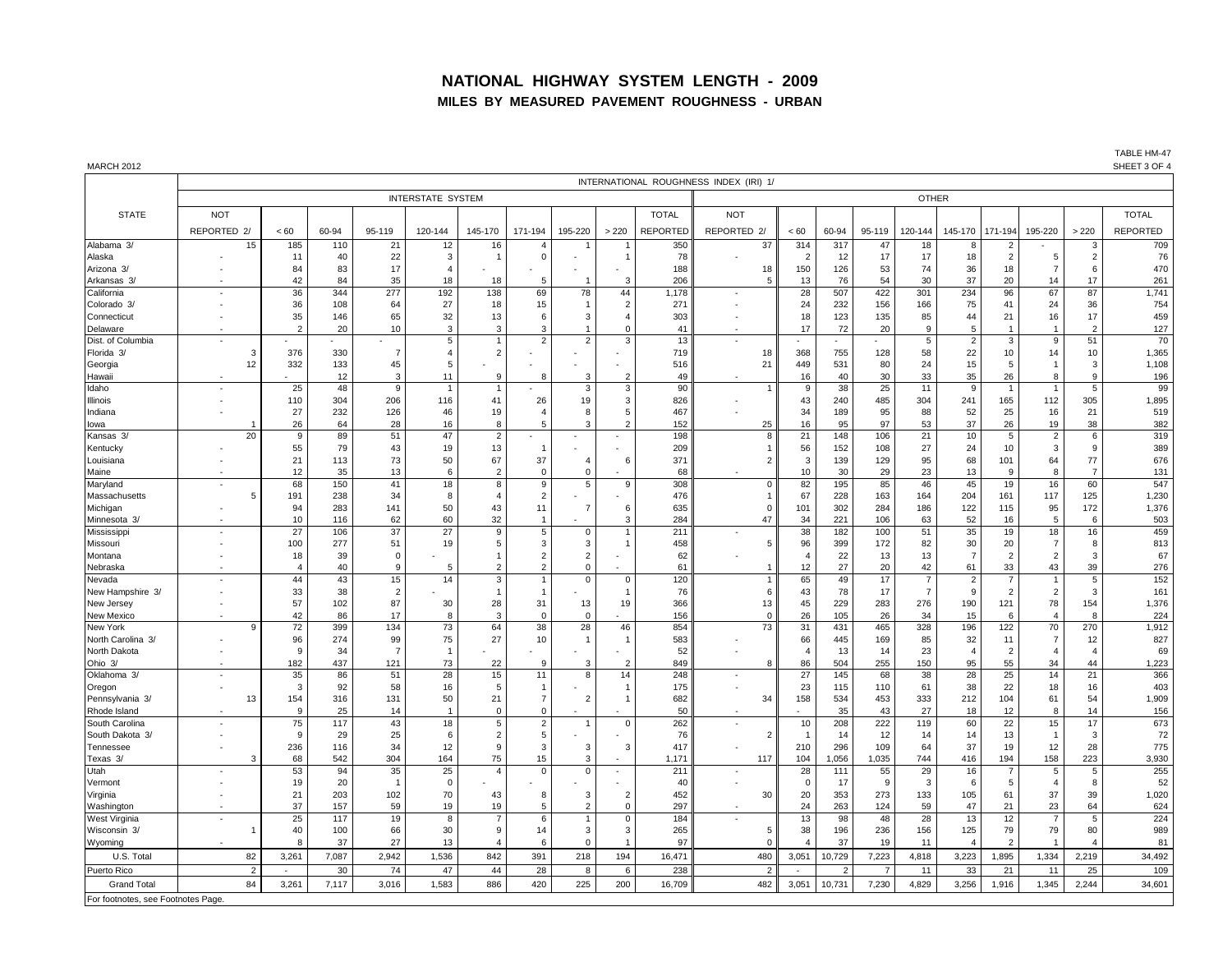## **NATIONAL HIGHWAY SYSTEM LENGTH - 2009**

## **MILES BY MEASURED PAVEMENT ROUGHNESS - URBAN**

TABLE HM-47<br>SHEET 4 OF 4

| MARCH 2012                         |                                        |                 |        |                 |                 |                |                |                         |                 | SHEET 4 OF 4    |  |  |
|------------------------------------|----------------------------------------|-----------------|--------|-----------------|-----------------|----------------|----------------|-------------------------|-----------------|-----------------|--|--|
|                                    | INTERNATIONAL ROUGHNESS INDEX (IRI) 1/ |                 |        |                 |                 |                |                |                         |                 |                 |  |  |
|                                    |                                        |                 |        |                 | TOTAL URBAN NHS |                |                |                         |                 |                 |  |  |
| <b>STATE</b>                       | <b>NOT</b>                             |                 |        |                 |                 |                |                |                         |                 | <b>TOTAL</b>    |  |  |
|                                    | REPORTED 2/                            | < 60            | 60-94  | 95-119          | 120-144         | 145-170        | 171-194        | 195-220                 | > 220           | <b>REPORTED</b> |  |  |
| Alabama <sub>3/</sub>              | 52                                     | 498             | 428    | 69              | 30              | 25             | 7              | $\mathbf{1}$            | 4               | 1,062           |  |  |
| Alaska                             | $\overline{\phantom{a}}$               | 13              | 52     | 39              | 20              | 19             | 3              | 5                       | 3               | 154             |  |  |
| Arizona 3/                         | 18                                     | 234             | 209    | 70              | 78              | 36             | 18             | $\overline{7}$          | 6               | 658             |  |  |
| Arkansas 3/                        | 5                                      | 55              | 161    | 89              | 48              | 55             | 25             | 15                      | 19              | 467             |  |  |
| California                         |                                        | 64              | 851    | 699             | 493             | 372            | 165            | 145                     | 130             | 2,919           |  |  |
| Colorado 3/                        |                                        | 60              | 340    | 219             | 193             | 93             | 55             | 25                      | 38              | 1,023           |  |  |
| Connecticut                        |                                        | 53              | 269    | 199             | 117             | 57             | 27             | 19                      | 21              | 762             |  |  |
| Delaware                           |                                        | 19              | 92     | 29              | 12              | 8              | 4              | $\mathbf{1}$            | 3               | 168             |  |  |
| Dist. of Columbia                  |                                        |                 |        |                 | 10              | 3              | 5              | 11                      | 54              | 82              |  |  |
| Florida 3/                         | 21                                     | 744             | 1,085  | 135             | 62              | 24             | 10             | 14                      | 10              | 2,084           |  |  |
| Georgia                            | 33                                     | 781             | 664    | 125             | 29              | 15             | 5              | 1                       | 3               | 1,623           |  |  |
| Hawaii                             |                                        | 16              | 51     | 33              | 44              | 44             | 34             | 11                      | 11              | 245             |  |  |
| Idaho                              | 1                                      | $\overline{34}$ | 86     | $\overline{34}$ | $\overline{12}$ | 10             | 1              | $\overline{\mathbf{4}}$ | 8               | 189             |  |  |
| Illinois                           |                                        | 153             | 544    | 691             | 420             | 282            | 191            | 131                     | 308             | 2,721           |  |  |
| Indiana                            |                                        | 61              | 421    | 221             | 133             | 72             | 28             | 24                      | 27              | 986             |  |  |
| lowa                               | 26                                     | 41              | 159    | 126             | 70              | 44             | 31             | 22                      | 40              | 533             |  |  |
| Kansas 3/                          | 28                                     | 30              | 236    | 157             | 67              | 12             | 6              | $\overline{2}$          | $\overline{7}$  | 517             |  |  |
| Kentucky                           | 1                                      | 111             | 231    | 151             | 46              | 37             | 11             | 3                       | 9               | 598             |  |  |
| Louisiana                          | $\overline{2}$                         | 24              | 253    | 202             | 145             | 136            | 138            | 68                      | 83              | 1,048           |  |  |
| Maine                              |                                        | 22              | 65     | 42              | 29              | 15             | 10             | 8                       | $\overline{7}$  | 199             |  |  |
| Maryland                           | 0                                      | 150             | 344    | 126             | 64              | 53             | 28             | 21                      | 68              | 855             |  |  |
| <b>Massachusetts</b>               | 6                                      | 258             | 467    | 197             | 172             | 208            | 163            | 117                     | 125             | 1,707           |  |  |
| Michigan                           | 0                                      | 194             | 585    | 426             | 235             | 165            | 126            | 101                     | 178             | 2,011           |  |  |
| Minnesota 3/                       | 47                                     | 43              | 337    | 168             | 123             | 84             | 17             | 5                       | 9               | 786             |  |  |
| Mississippi                        | $\blacksquare$                         | 65              | 288    | 137             | 77              | 45             | 24             | 18                      | 17              | 670             |  |  |
| Missouri                           | 5                                      | 196             | 676    | 223             | 101             | 34             | 23             | 10                      | 9               | 1,272           |  |  |
| Montana                            |                                        | 22              | 61     | 14              | 13              | 8              | 4              | $\overline{4}$          | 3               | 129             |  |  |
| Nebraska                           | 1                                      | 16              | 66     | 28              | 46              | 64             | 35             | 44                      | 39              | 338             |  |  |
| Nevada                             | 1                                      | 109             | 92     | $\overline{32}$ | 21              | $\overline{4}$ | 8              | 1                       | 5               | 272             |  |  |
| New Hampshire 3/                   | 6                                      | 76              | 116    | 19              | $\overline{7}$  | 10             | 3              | $\overline{2}$          | 3               | 236             |  |  |
| New Jersey                         | 13                                     | 102             | 331    | 370             | 306             | 218            | 151            | 91                      | 173             | 1,743           |  |  |
| New Mexico                         | $\mathbf 0$                            | 68              | 192    | 43              | 41              | 18             | 6              | $\overline{4}$          | 8               | 379             |  |  |
| New York                           | 82                                     | 103             | 830    | 599             | 401             | 260            | 160            | 98                      | 315             | 2,766           |  |  |
| North Carolina 3/                  |                                        | 162             | 719    | 268             | 159             | 59             | 22             | 7                       | 13              | 1,409           |  |  |
| North Dakota                       |                                        | 14              | 47     | 22              | 24              | 4              | $\overline{2}$ | $\overline{4}$          | 4               | 120             |  |  |
| Ohio 3/                            | 8                                      | 268             | 941    | 376             | 223             | 117            | 64             | 36                      | 46              | 2,071           |  |  |
| Oklahoma 3/                        |                                        | 63              | 231    | 120             | 66              | 43             | 37             | 22                      | 35              | 617             |  |  |
| Oregon                             |                                        | 26              | 207    | 168             | 77              | 42             | 23             | 18                      | 17              | 578             |  |  |
| Pennsylvania 3/                    | 47                                     | 312             | 850    | 584             | 383             | 233            | 112            | 62                      | 55              | 2,591           |  |  |
| Rhode Island                       | $\overline{\phantom{a}}$               | 9               | 60     | 57              | 28              | 18             | 12             | 8                       | 14              | 205             |  |  |
| South Carolina                     | $\blacksquare$                         | 85              | 325    | 266             | 137             | 65             | 24             | 16                      | $\overline{17}$ | 935             |  |  |
| South Dakota 3/                    | 2                                      | 10              | 43     | 38              | 20              | 17             | 18             | $\overline{c}$          | 3               | 151             |  |  |
| Tennessee                          |                                        | 446             | 412    | 143             | 75              | 46             | 23             | 15                      | 31              | 1,192           |  |  |
| Texas 3/                           | 119                                    | 173             | 1,599  | 1,339           | 908             | 492            | 209            | 161                     | 224             | 5,105           |  |  |
| Utah                               |                                        | 81              | 204    | 90              | 54              | 20             | 7              | 5                       | 5               | 467             |  |  |
| Vermont                            |                                        | 19              | 37     | 11              | 3               | 6              | 5              | 4                       | 8               | 93              |  |  |
| Virginia                           | 30                                     | 40              | 556    | 375             | 202             | 148            | 68             | 40                      | 41              | 1,472           |  |  |
| Washington                         |                                        | 61              | 420    | 183             | 78              | 65             | 25             | 25                      | 65              | 921             |  |  |
| West Virginia                      |                                        | 37              | 216    | 68              | 36              | 20             | 18             | 8                       | 6               | 408             |  |  |
| Wisconsin 3/                       | 6                                      | 77              | 296    | 302             | 186             | 133            | 93             | 83                      | 83              | 1,253           |  |  |
| Wyomina                            | 0                                      | 12              | 74     | 46              | 24              | 8              | 8              | $\mathbf{1}$            | 5               | 178             |  |  |
| U.S. Total                         | 561                                    | 6,311           | 17,818 | 10,167          | 6,352           | 4,067          | 2,290          | 1,551                   | 2,413           | 50,969          |  |  |
| Puerto Rico                        | 4                                      |                 | 32     | 82              | 58              | 77             | 49             | 19                      | 31              | 347             |  |  |
| <b>Grand Total</b>                 | 565                                    | 6,311           | 17,850 | 10,248          | 6,410           | 4,144          | 2,339          | 1,570                   | 2,444           | 51,317          |  |  |
| For footnotes, see Footnotes Page. |                                        |                 |        |                 |                 |                |                |                         |                 |                 |  |  |